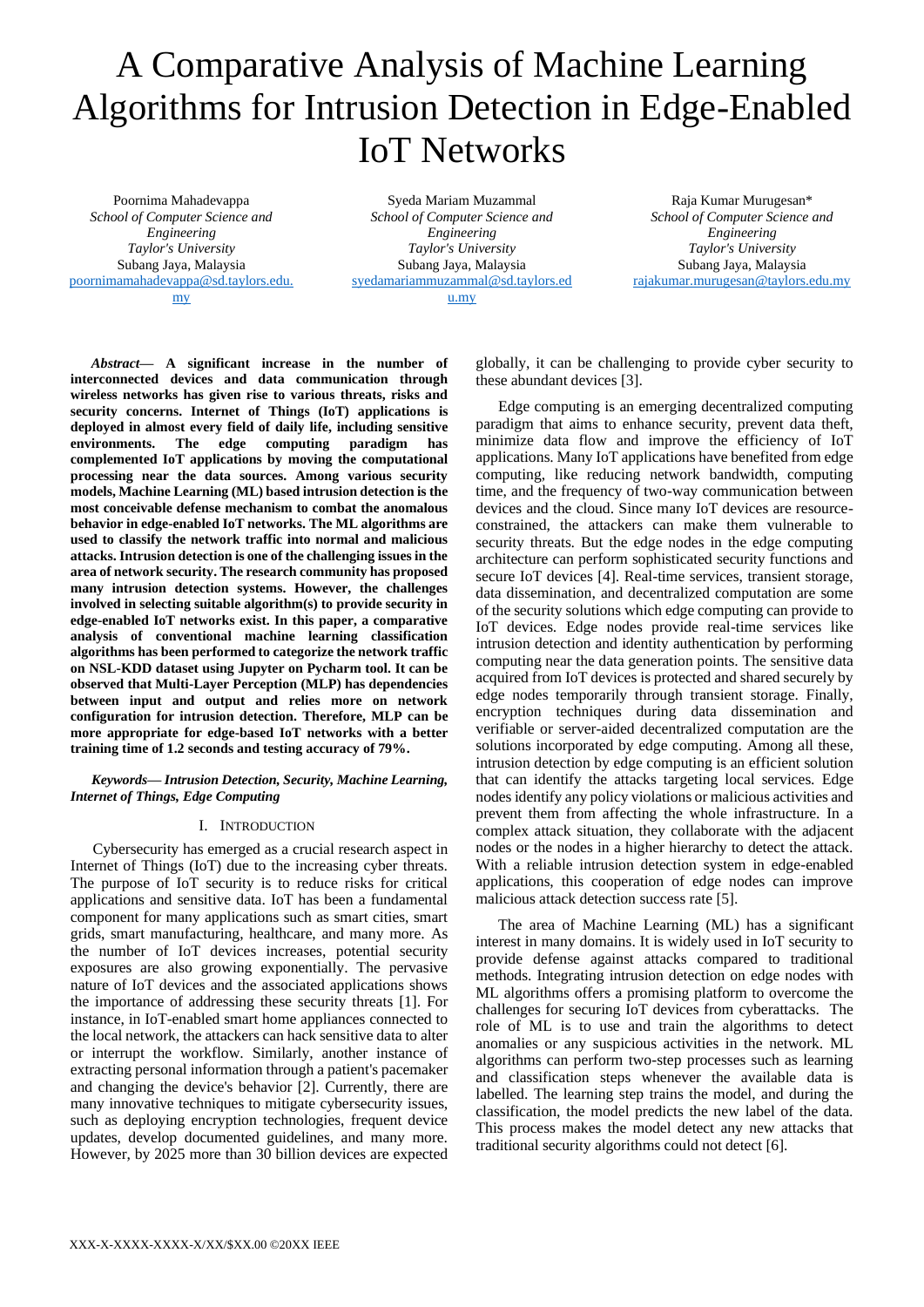This paper compares ML classification algorithms adopted on edge nodes to analyze the input data stream and network traffic. The study uses the NSL-KDD dataset since it contains the labelled records of simple intrusion detection networks. The labels, as normal or attack, and scores indicating the severity of attacks makes it suitable to compare the efficiency of ML classifiers. Jupyter on Pycharm tool is used to analyze the algorithms.

The organization of the rest of the paper is as follows: Section II describes the recent trends in existing literature for intrusion detection in edge-based IoT applications. Section III presents the comparative analysis of different machine learning classification algorithms. Section IV discusses the findings for the research domain under study. Section V provides the conclusion.

## II. RECENT TRENDS IN EDGE-BASED INTRUSION DETECTION

IoT comprises various interconnected devices to gather, process, refine, and exchange data over the internet. These devices have respective identities or IP addresses to send or receive data over the network. IoT devices are getting closer to users in their day-to-day activities due to ease of usage and applications-based task performance. This holistic development is raising security concerns, and there is considerable literature in this area. Few IoT-based applications are home automation systems, air pollution monitoring, smart health monitoring, smart traffic management, early flood management, anti-theft and smart agriculture [7]. In these applications, any security concerns can steal sensitive data, launch attacks like blackhole, sinkhole, flooding, or degrade the applications' efficiency, performance, and reliability [8]. Therefore, existing security solutions to address these security issues, particularly edge computing-based intrusion detection systems, are reviewed and discussed in this section.

The Intrusion Detection System (IDS) continuously monitors the incoming data stream from the IoT devices and detect any possible intrusions in the system. There are two major types of IDS: signature-based and anomaly-based IDS. In signature-based, IDS compares the predefined rules, defined as a signature, with the event and reports a threat when there is a match. In comparison, an anomaly-based IDS observes a sequence of events and builds a model for normal behavior. Then the trained model detects the anomalies if there is any change in the pattern. These IDS have their own advantages and limitations. Based on the requirements, the applications can adopt an appropriate IDS. Passban is an intelligent IDS that benefits from edge computing and analyses incoming data on the edge gateways to detect attacks. This system detects various types of malicious traffic like port scanning, HTTP, brute force, and flooding with minimal falsepositive rates [9]. IMPACT is a lightweight ML-based IDS to detect impersonation attacks using auto-encoder and feature extraction. This system uses a Support Vector Machine (SVM) method for feature reduction using gradient descent on resource-constrained devices. This step provides efficient training time in identifying the attacks. This ML based-IDS has set a new benchmark on resource-constrained devices for feature reduction [10].

Fair resource-allocation-based IDS secures IoT devices from malware, data hacking, unauthorized access and other system vulnerabilities. Resources are allocated recursively for each node in the edge network. If any edge nodes incur more resource requirements, then an alarm is raised to indicate intrusion in the network. Dominant resource fairness algorithms are used for distributed resources [11]. This approach can restrict the users from demanding more resources and ignore the resources and abilities criteria.

Packet-based IDS employs TCP packets and extracts multiple features of data packets to analyze the intrusions using the Bayesian model. In this approach, data processing is crucial in converting network traffic data into a document, thus making this method the best suitable for applications with multiple data formats and data origins [12]. Similarly, there is another smart data-based IDS using an artificial immune system. Here the cloud server makes a cluster of edge nodes to detect the attacks and generate an alarm in case of intrusions. The smart data concept is an efficient, lightweight method that assists in identifying any silent attacks as well [13]. IDS based on data processing provides critical safety and security to the system since it can alter the system in case of intrusions while sourcing the data from the IoT devices.

Sample selected Extreme Learning Machine (ELM)-based IDS, adaptive ML-based IDS, semi-supervised based, online sequential ELM are all ML-based approaches used to identify intrusions in IoT devices [14]–[17]. In these systems, the edge nodes main functionality is to collect data, process, store and provide services. During training the model with labelled data, the ML algorithms classify attacks accurately and send them to the cloud for decision-making. The cloud server performs the global management of the applications and controls the system during anomalies. There is a proven instance of edge nodes detecting the attack at a 25% faster rate using ML algorithms. Apart from these, there are Deep Neural Network (DNN)-based IDS. The deep neural network is a subset of ML, and it is widely used in the cyber security system to identify unknown data patterns. It uses multiple layers of transformations to find higher-level features. Like ML algorithms, even DNN uses feature selection, training, and testing [18], [19]. Based on the overall literature review considering the advantage and ease of deploying IDS using ML algorithms, the following section includes a comparative study of ML classifiers.

## III. COMPARATIVE ANALYSIS

In ML-based IDS, feature selection is an important step to improve the efficiency of the input data from IoT devices. It is the process of selecting required data by excluding irrelevant, redundant, and noisy features, thus bringing a noticeable effect for intrusion detection [20]. The proposed work considers the following six algorithms for the comparative study: Linear Discriminant Analysis (LDA), Logistic Regression (LR), Support Vector Machine (SVM), Decision Tree Classifier (DTC), Random Forest Classifier (RFC), and Multi-Layer Perceptron (MLP). The algorithms first train the dataset so that the classifiers will not be biased towards the most frequent records. Later it is tested to find the accuracy in the prediction. The following section includes brief definitions of these algorithms before analysis.

## *A. Linear Discriminant Analysis*

LDA is a linear and binary supervised algorithm that distinguishes the data between two classes and assigns the label to known and unknown data. There are three discrimination rules in LDA. This study uses Fisher's linear discriminant rule, which maximizes the ratio between class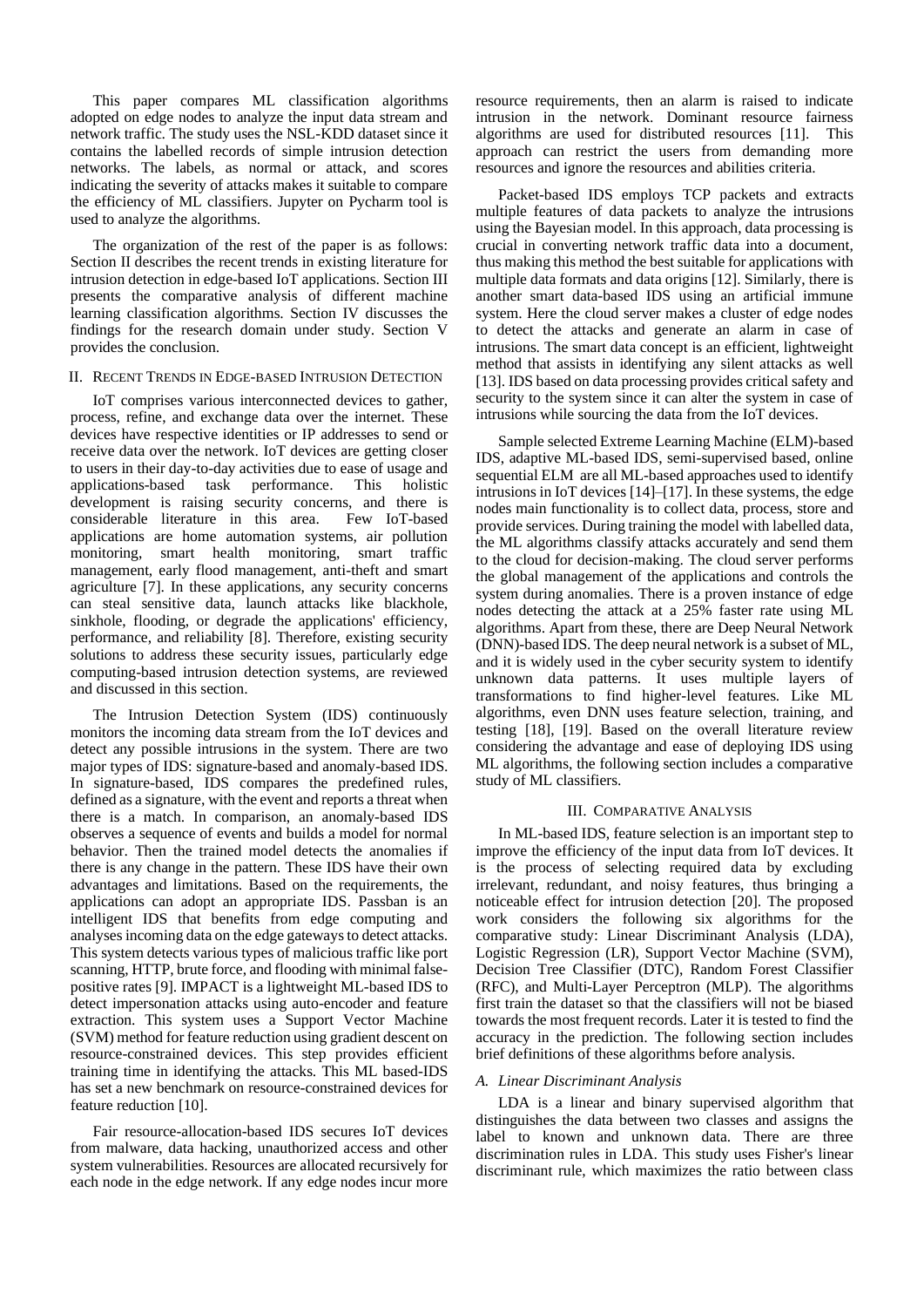and within-in class groups to predict the attacks [21]. This data separability between the classes simplifies the dimensions and significantly support in identifying the intrusions.

## *B. Logistic Regression*

LR and LDA are similar discriminant analysis methods, but LR is suitable for smaller sample size data. If the sample size during analysis is considered smaller, then the prediction can be more accurate. LR considers sigmoid logistic functions and interprets the probability of the dependent variables [22]. The precise prediction for a smaller sample size with no assumption is the main advantage of this approach.

## *C. Support Vector Machine*

SVM is an infinite-dimensional space algorithm suitable for classification, regression or any outliner detection. Unlike prevision methods, SVM creates a line or hyperplane to distinguish the data between the classes. It uses kernel tricks to transform the data and find the optimal boundary between the possible outputs [21]. SVM solves complex optimization problems analytically and returns optimal hyperplane parameters.

# *D. Decision Tree Classifier*

DTC is a predictive modelling classifier for continuous values. It is simple and interprets efficiently with little data preparation. Compared to the above methods, there is no data normalization since the trees can handle qualitative predictors with no dummy variables [23]. The rich set of rules available in DTC supports integrating it in real-time applications.

#### *E. Random Forest Classifier*

RFC is an ensemble learning method for classification that operates by constructing many decision trees during training and selects the appropriate decisions from the output. Compared to DTC, RFC influences the data characteristics and provides better predictions [24]. The automatic balance between huge data is the main advantage of RFC.

## *F. Multi-Layer Perceptron*

MLP is a pattern recognition classifier sometimes referred to as a feedforward network. It performs the backpropagation technique for training the data and distinguishes the data that is not linearly separable. It has activation functions that create a linear function between input, output and the hidden layer and support the data interpretations [25]. MLP can predict the projection given a new situation.

## IV. EXPERIMENTAL SETUP

The Jupyter on Pycharm tool has been used to perform the comparative analysis using the NSL-KDD dataset, a benchmark for modern-day traffic. It includes train and test data with the most challenging internet traffic records. It contains four different classes of attacks like Denial-of-Service, Probe, User-to-Root, and Remote-to-Local. This dataset includes a total of 43 features per record, out of which 41 features are traffic input, and the last two labels indicate normal or attack data and scores indicating the severity of the attack [26]. The comparative analysis uses a training time and confusion matrix to evaluate the efficiency of the algorithms.

The confusion matrix is a summary of the prediction results of the classification problem. Table 1 shows the confusion matrix that includes the following values: TP (True Positive) represents the intrusions correctly classified; FN (False Negative) represents intrusions misclassified; FP (False Positive) represents non-intrusions misclassified; and TN (True Negative) is the correct prediction of non-intrusion.

#### TABLE 1. Confusion Matrix

| True class      |          |           |           |
|-----------------|----------|-----------|-----------|
|                 |          | Positive  | Negative  |
| Predicted class | Positive | TP        | FP        |
|                 | Negative | <b>FN</b> | <b>TN</b> |

## *A. Training Time*

The total time required to train the model is training time. Table 2. illustrates the training time of the considered methods. The results show that SVM has a higher training time of 193.27 seconds due to kernel techniques.

Table 2. Training Time

| <b>Training Time (seconds)</b> |  |
|--------------------------------|--|
| 2.54                           |  |
| 2.77                           |  |
| 193.27                         |  |
| 1.73                           |  |
| 12.61                          |  |
| 1.20                           |  |
|                                |  |

## *B. Training and Testing Accuracy*

The number of test cases correctly identifies the intrusions is the accuracy of the model. The accuracy obtained by applying the model on the training dataset is called training accuracy. To verify the accuracy obtained, the model is tested with the unknown test dataset, and it is called testing accuracy. Equation (1) shows the evaluation of these accuracies. Fig. 1 shows the training and testing accuracy of the algorithms. DTC has significantly lesser test accuracy than the other methods due to the analytical comparison of the obtained results, and any slight change can drastically change the results.

$$
\frac{TP + TN}{TP + TN + FP + FN} \tag{1}
$$

## *C. Other Performance Evaluation Parameters*

In addition, the following performance evaluation parameters are evaluated using a confusion matrix.

**Precision**: The ratio of all positive labelled instances to the notion of the positive cases that the model accurately recognizes, is known as precision. Equation (2) shows the evaluation of precision.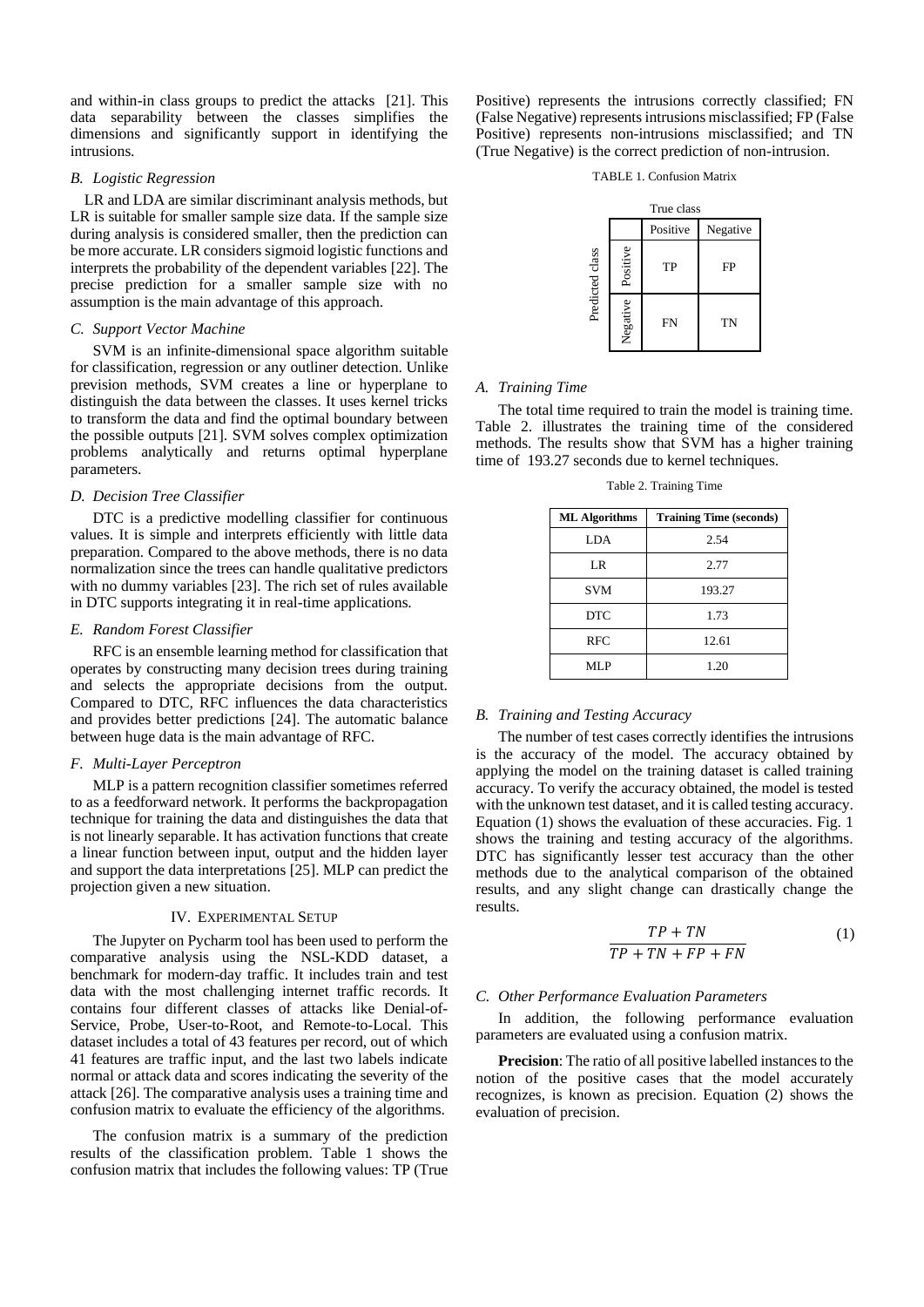$$
\frac{TP}{TP + FP}
$$
 (2)



Fig. 1. Training and Testing Accuracy comparison.

**Recall**: The proposition of the positive cases that the model correctly recognizes is called recall. Equation (3) shows the evaluation of recall.

$$
\frac{TP}{TP + FN} \tag{3}
$$

**F-measure:** A harmonic mean of precision and recall is used to calculate the F-measure and to test accuracy. Equation (4) shows the evaluation of the F-measure.



2X Precision X Recall  $Precision + Recall$ (4)

Fig. 2. Performance evaluation comparison.

Fig. 2 shows the overall results obtained from the confusion matrix. The results show that DTC has comparatively less precision, although it has a better recall of 92.8%. And all the other methods have an appropriate harmonic mean balance showing an F-measure of above 70%.

## V. DISCUSSION AND FINDINGS

The comparative analysis discussed shows that MLP and DTC have a better training time. MLP is an efficient classifier based on network patterns. MLP has dependencies between input and output; the output significantly predicts it if the input data has an intrusion data stream. Moreover, there is no normalization in data preprocessing with no scaling in DTC, so the training time is comparatively less. But when confirming the attack, the accuracy is not good enough. It is mainly because a small change in input data causes a larger change in the tree structure, which causes instability. Therefore, it shows a significant difference in the accuracy of the algorithms.

The algorithms considered in this paper have efficient training accuracy of 99%. These algorithms are capable of mapping inputs to the desired outputs efficiently for a given set of predictions. But for edge-based IoT applications and networks, providing the prediction at a faster rate is most important. Apart from SVM, all the other algorithms have better training time, mainly due to many parameters considered during SVM classification. Moreover, to identify the one best algorithm for edge-based IoT applications, these algorithms are further evaluated. The test precision in Fig. 2 indicates that DTC has the least prediction due to the absence of normalization. Finally, LR and MLP have better recall and F-measure, as illustrated in Fig. 2, confirming the balance between recall and precision. However, considering faster training time for predicting attack as a requirement for edgebased IoT network, MLP can be an appropriate algorithm with a training time of 1.2 s, accuracy 99% and F-measure of 79.46%.

Apart from security issues, there are also other areas of improvement for edge-enabled IoT networks. Due to the resource limitations of the edge IoT devices, the efficient resource allocation and intrusion detection system is a challenging research area. In addition, the benefits of using machine learning-based intrusion detection include the reduction in load for edge nodes, the possibility of deployment of fine-grained security mechanisms, and the reduction of interaction among nodes for security purposes. Moreover, federated learning techniques are emerging further to enhance intrusion detection systems [27].

## VI. CONCLUSION AND FUTURE WORK

As IoT devices are increasing in day-to-day activities, ensuring the security of these devices has become more prevalent. Although IDS is a mature research area, it still requires intense effort towards securing IoT applications through edge computing. Unlike conventional security methods, IDS deployed in edge computing need significant support to identify intrusions efficiently with minimal resources and computational capabilities. In this paper, we performed a comparative study of ML algorithms for edgebased IoT applications. ML algorithms can improve efficiency over time and support computationally intensive edge-based applications without overloading them. From the comparison, we observed that MLP has better training time. MLP has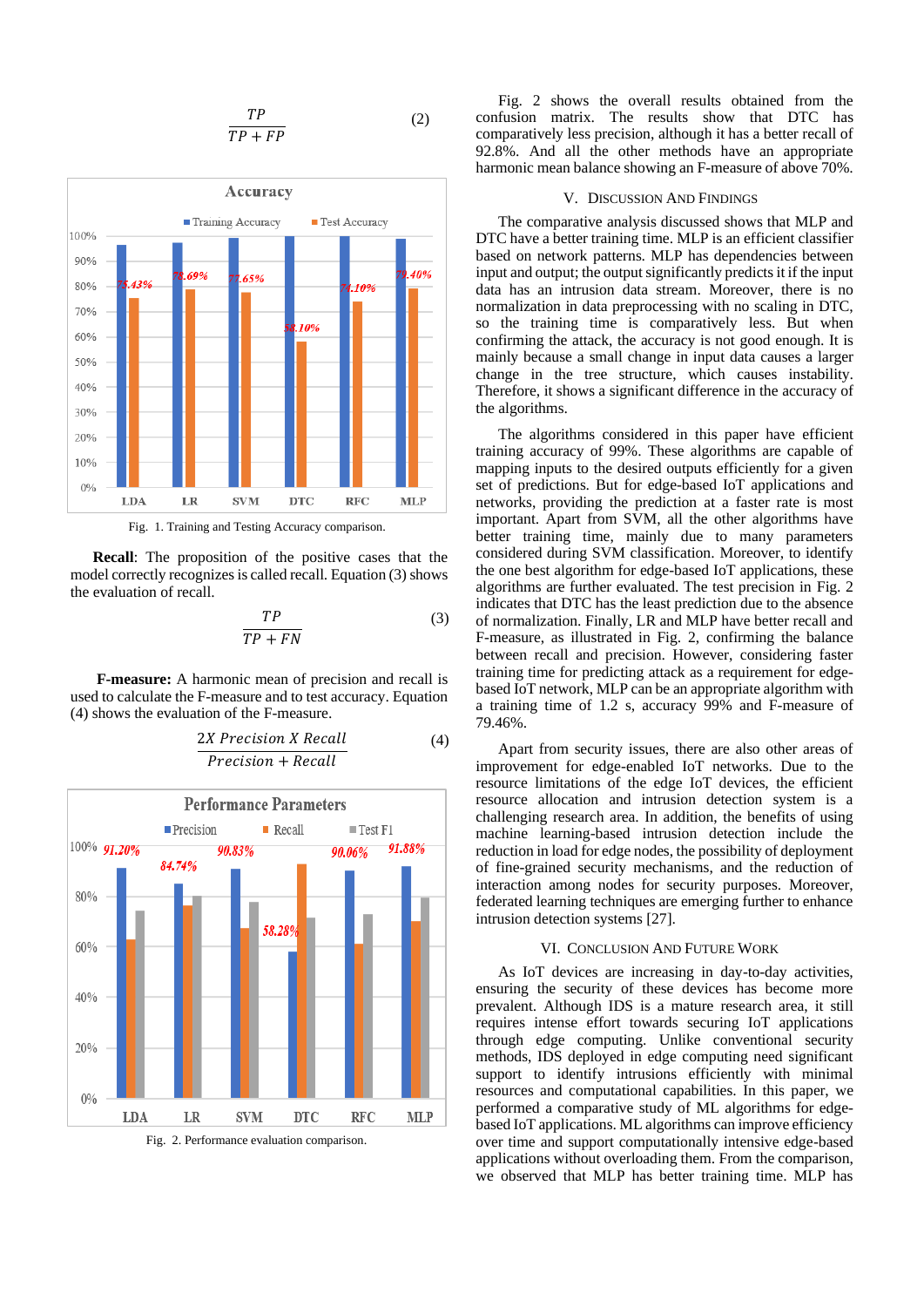dependencies between input and output and is an efficient classifier for edge-based IDS. And it provides better prediction with minimal time and makes it suitable for edgebased IoT networks. In future, we will further enhance this algorithm to develop a secure edge-enabled IoT network.

## ACKNOWLEDGMENT

"This research work is supported by Taylor's University, Malaysia."

#### **REFERENCES**

- [1] I. Lee, "Internet of Things (IoT) cybersecurity: Literature review and iot cyber risk management," *Futur. Internet*, vol. 12, no. 9, 2020, doi: 10.3390/FI12090157.
- [2] D. Halperin *et al.*, "Pacemakers and implantable cardiac defibrillators: Software radio attacks and zero-power defenses," *Proc. - IEEE Symp. Secur. Priv.*, pp. 129–142, 2008, doi: 10.1109/SP.2008.31.
- [3] L. Tawalbeh, F. Muheidat, M. Tawalbeh, and M. Quwaider, "applied sciences IoT Privacy and Security : Challenges and Solutions," *Mdpi*, pp. 1–17, 2020.
- [4] V. Hassija, V. Chamola, V. Saxena, D. Jain, P. Goyal, and B. Sikdar, "A Survey on IoT Security: Application Areas, Security Threats, and Solution Architectures," *IEEE Access*, vol. 7, pp. 82721–82743, 2019, doi: 10.1109/ACCESS.2019.2924045.
- [5] J. Ni, K. Zhang, X. Lin, and X. Shen, "Securing Fog Computing for Internet of Things Applications: Challenges and Solutions," *IEEE Commun. Surv. Tutorials*, vol. 20, no. 1, pp. 601–628, 2018, doi: 10.1109/COMST.2017.2762345.
- [6] R. Gupta, S. Tanwar, S. Tyagi, and N. Kumar, "Machine Learning Models for Secure Data Analytics: A taxonomy and threat model," *Comput. Commun.*, vol. 153, no. November 2019, pp. 406–440, Mar. 2020, doi: 10.1016/j.comcom.2020.02.008.
- [7] S. Pundir, M. Wazid, D. P. Singh, A. K. Das, J. J. P. C. Rodrigues, and Y. Park, "Intrusion Detection Protocols in Wireless Sensor Networks Integrated to Internet of Things Deployment: Survey and Future Challenges," *IEEE Access*, vol. 8, pp. 3343–3363, 2020, doi: 10.1109/ACCESS.2019.2962829.
- [8] S. M. Muzammal, R. K. Murugesan, and N. Z. Jhanjhi, "A Comprehensive Review on Secure Routing in Internet of Things: Mitigation Methods and Trust-based Approaches," *IEEE Internet Things J.*, pp. 1–1, 2020, doi: 10.1109/JIOT.2020.3031162.
- [9] M. Eskandari, Z. H. Janjua, M. Vecchio, and F. Antonelli, "Passban IDS: An Intelligent Anomaly-Based Intrusion Detection System for IoT Edge Devices," *IEEE Internet Things J.*, vol. 7, no. 8, pp. 6882–6897, 2020, doi: 10.1109/JIOT.2020.2970501.
- [10] S. J. Lee *et al.*, "IMPACT: Impersonation Attack Detection via Edge Computing Using Deep Autoencoder and Feature Abstraction," *IEEE Access*, vol. 8, pp. 65520–65529, 2020, doi: 10.1109/ACCESS.2020.2985089.
- [11] F. Lin, Y. Zhou, X. An, I. You, and K. K. R. Choo, "Fair Resource Allocation in an Intrusion-Detection System for Edge Computing: Ensuring the Security of Internet of Things Devices," *IEEE Consum. Electron. Mag.*, vol. 7, no. 6, pp. 45–50, 2018, doi: 10.1109/MCE.2018.2851723.
- [12] X. Cao, Y. Fu, and B. Chen, "Packet-based intrusion detection using Bayesian topic models in mobile edge computing," *Secur. Commun. Networks*, vol. 2020, 2020, doi: 10.1155/2020/8860418.
- [13] F. Hosseinpour, P. Vahdani Amoli, J. Plosila, T. Hämäläinen, and H. Tenhunen, "An Intrusion Detection System for Fog Computing and IoT based Logistic Systems using a Smart Data Approach," *Int. J. Digit. Content Technol. its Appl.*, vol. 10, no. 5, pp. 34–46, 2016.
- [14] X. An, X. Zhou, X. Lü, F. Lin, and L. Yang, "Sample selected extreme learning machine based intrusion detection in fog computing and MEC," *Wirel. Commun. Mob. Comput.*, vol. 2018, 2018, doi: 10.1155/2018/7472095.
- [15] Y. Wang, W. Meng, W. Li, Z. Liu, Y. Liu, and H. Xue, "Adaptive machine learning-based alarm reduction via edge computing for distributed intrusion detection systems," *Concurr. Comput.* , vol. 31, no. 19, pp. 1–12, 2019, doi: 10.1002/cpe.5101.
- [16] S. Xu, Y. Qian, and R. Q. Hu, "A Semi-Supervised Learning Approach for Network Anomaly Detection in Fog Computing," *IEEE Int. Conf. Commun.*, vol. 2019-May, 2019, doi: 10.1109/ICC.2019.8761459.
- [17] S. Prabavathy, K. Sundarakantham, and S. M. Shalinie, "Design of cognitive fog computing for intrusion detection in Internet of Things," *J. Commun. Networks*, vol. 20, no. 3, pp. 291–298, Jun. 2018, doi: 10.1109/JCN.2018.000041.
- [18] Z. Liu, X. Yin, and Y. Hu, "CPSS LR-DDoS Detection and Defense in Edge Computing Utilizing DCNN Q-Learning," *IEEE Access*, vol. 8, no. 3, pp. 42120–42130, 2020, doi: 10.1109/ACCESS.2020.2976706.
- [19] K. Sadaf and J. Sultana, "Intrusion detection based on autoencoder and isolation forest in fog computing," *IEEE Access*, vol. 8, pp. 167059–167068, 2020, doi: 10.1109/ACCESS.2020.3022855.
- [20] H. Chae, B. Jo, S. Choi, and T. Park, "Feature Selection for Intrusion Detection using NSL-KDD," *Recent Adv. Comput. Sci. 20132*, pp. 184–187, 2013.
- [21] A. Dellacasa Bellingegni *et al.*, "NLR, MLP, SVM, and LDA: A comparative analysis on EMG data from people with trans-radial amputation," *J. Neuroeng. Rehabil.*, vol. 14, no. 1, pp. 1–17, 2017, doi: 10.1186/s12984-017-0290-6.
- [22] P. Subramaniam and M. J. Kaur, "Review of Security in Mobile Edge Computing with Deep Learning," in *2019 Advances in Science and Engineering Technology International Conferences (ASET)*, Mar. 2019, no. June, pp. 1–5, doi: 10.1109/ICASET.2019.8714349.
- [23] F. H. Botes, L. Leenen, and R. De La Harpe, "Ant colony induced decision trees for intrusion detection," *Eur. Conf. Inf. Warf. Secur. ECCWS*, no. June, pp. 53–62, 2017.
- [24] W. Pang, H. Jiang, and S. Li, "Sparse Contribution Feature Selection and Classifiers Optimized by Concave-Convex Variation for HCC Image Recognition," *Biomed Res. Int.*, vol. 2017, 2017, doi: 10.1155/2017/9718386.
- [25] B. S. Khater, A. W. B. A. Wahab, M. Y. I. Bin Idris, M. A. Hussain, and A. A. Ibrahim, "A lightweight perceptron-based intrusion detection system for fog computing," *Appl. Sci.*, vol. 9, no. 1, 2019, doi: 10.3390/app9010178.
- [26] C. I. for Cybersecurity, "NSL-KDD | Datasets | Research | Canadian Institute for Cybersecurity | UNB." https://www.unb.ca/cic/datasets/nsl.html (accessed Apr. 20, 2020).
- [27] K. Bonawitz *et al.*, "Towards federated learning at scale: System